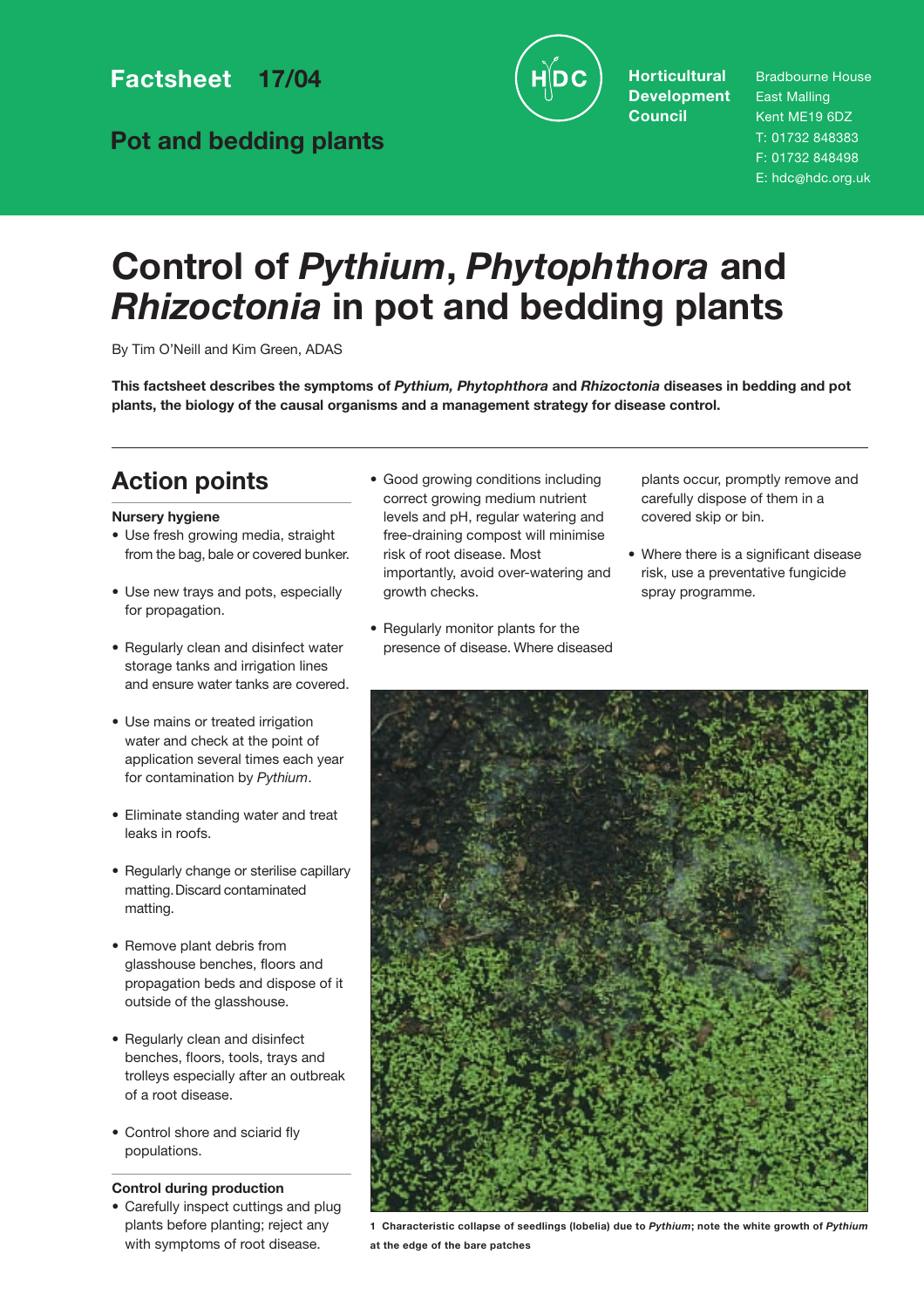# **Introduction**

Several soil-borne fungi and fungallike micro-organisms are responsible for economically important root, stem base and crown rot diseases of bedding and pot plants. The fungi most commonly involved are species of *Pythium, Phytophthora* and *Rhizoctonia*. *Pythium* alone in bedding and pot plants is estimated to cause losses valued at £5.5 million annually, largely due to reductions in plant quality. Within intensive production systems, these pathogens can soon build up, causing serious losses and quality issues.



**2 Collapse (damping off) of Iobelia plugs due to** *Pythium* **infection**

# **Background**

*Pythium* is generally the most common cause of root rot and is particularly troublesome during propagation. In recent years, with the advent of plug production, *Pythium* damping-off of seedlings has become less common. It is most damaging on cuttings and young plants, although mature plants of certain crops (eg monstera, pelargonium, poinsettia) can also be severely affected. A recent HDC

project (PC 97a) revealed pathogenic *Pythium* species to be widespread on many nurseries growing ornamentals.

*Phytophthora* is less frequent than *Pythium* but often causes more severe damage. Root and crown rot of mature plants is a common symptom. Certain pot plants (eg dieffenbachia, gloxinia, kalanchoe, primula, saintpaulia) are notably susceptible. *Pythium* and *Phytophthora* are closely related, belonging to a group of fungal-like micro-organisms. They are both

favoured by abundant moisture, are similar in their sensitivity to fungicides, and share other common features. They will therefore be discussed together in some sections of this factsheet.

*Rhizoctonia* has a wide host range and commonly causes damping-off and wirestem of seedlings and stem base damage to cuttings and young plants. Mature plants are generally less susceptible.



**3** *Phytophthora* **often causes more severe damage than** *Pythium* **as seen here where** *Phytophthora* **root rot has caused wilting and plant collapse of cineraria**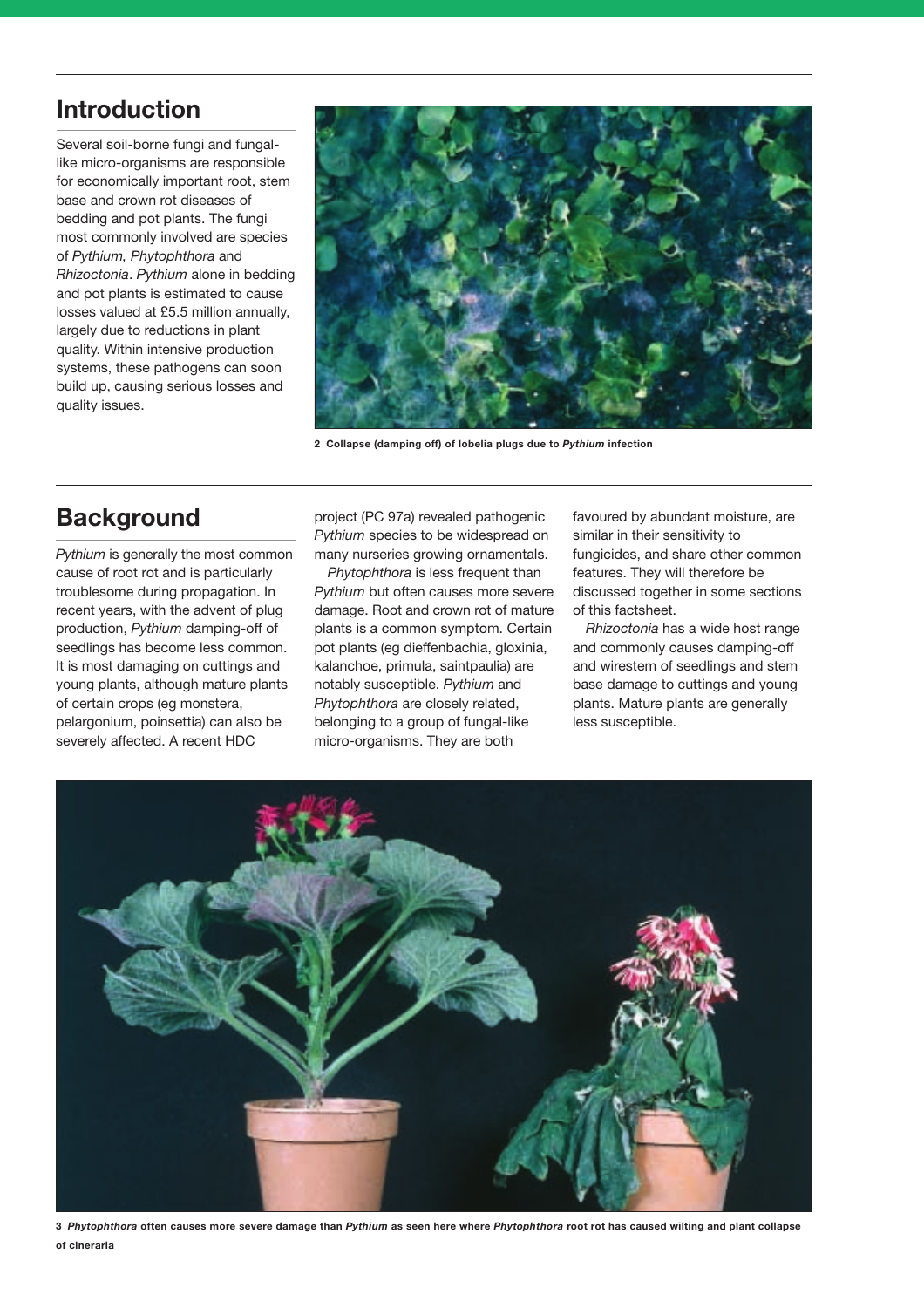# **Symptoms**

The symptoms caused by *Pythium* and *Phytophthora* are not usually sufficiently characteristic for reliable visual diagnosis to be made. Seek expert help where there is doubt.

#### *Pythium* **on seedlings and cuttings**

*Pythium* is most troublesome during propagation, attacking virtually all plant species. Seedlings affected by *Pythium* collapse ('damping-off') or fail to emerge. Where seedlings are grown in pots or trays, areas of affected plants enlarge leaving bare patches. The seedlings often collapse all in one direction.

Damping-off caused by *Pythium* usually progresses from the root tips upwards whereas damping-off caused by *Rhizoctonia solani* (see opposite) usually develops from the compost surface downwards. Damping-off is less common in trays of plug plants, where there is reduced opportunity for spread between seedlings. Nevertheless, occasionally whole trays of plants are affected, for example, when plants are past their optimum stage for potting on, or have been in transit for an extended period.

Cuttings infected with *Pythium* may fail to root and develop a basal soft rot, eventually leading to plant collapse. Less severely affected cuttings may go unnoticed and be

potted on. After potting, infected plants can develop extensive root rot in wet conditions. These plants will fail to make marketable quality.

### *Pythium* **root and stem base rot on rooted plants**

On rooted plants, the effect of root rot is often first seen on above-ground parts, being expressed as poor growth, yellowing, wilting or even plant death. This is the result of a debilitated root system. Occasionally just the root tips or thin lateral roots are decayed but more often there is

an extensive root rot affecting the whole root ball. Affected roots appear water-soaked, grey or brown and shrivelled. The outer cortex of the root sometimes falls away easily, leaving just the central vascular strand.

In non-woody species particularly, the fungus may invade the stem to cause a stem base or crown rot. Plants damaged in this manner include pelargonium and saintpaulia.

A wide range of host plants are susceptible to *Pythium* species. Examples of crops that are particularly susceptible are given in Table 1.



**4** *Pythium* **root rot on poinsettia – affected roots are grey coloured and fall away easily** 



**5 Pelargonium showing** *Pythium* **stem base rot (black leg)**

#### **Table 1**

**Some bedding and pot plants particularly susceptible to** *Pythium*

### **Bedding plants (seedlings)**

Antirrhinum Alyssum **Callistephus** Lobelia Nemesia **Tagetes** 

#### **Pot plants**

Cyclamen Fuchsia Monstera Pelargonium Pilea Poinsettia

# **Table 2**

**Some bedding and pot plants particularly susceptible to** *Phytophthora* **root rot**

# **Bedding plants Callistephus** Cineraria Dianthus Nemesia Petunia **Tagetes** Viola Matthiola Salvia **Pot plants (foliage)**

Dieffenbachia Hedera Peperonia Spathiphyllum Zantedeschia

**Pot plants (flowering)** Bellis Begonia Calceolaria Capsicum Cineraria Exacum Fuchsia Gerbera Gloxinia (Sinningia) Impatiens Kalanchoe Pelargonium Peperonia Poinsettia Primula **Saintpaulia Schlumbergera** Solanum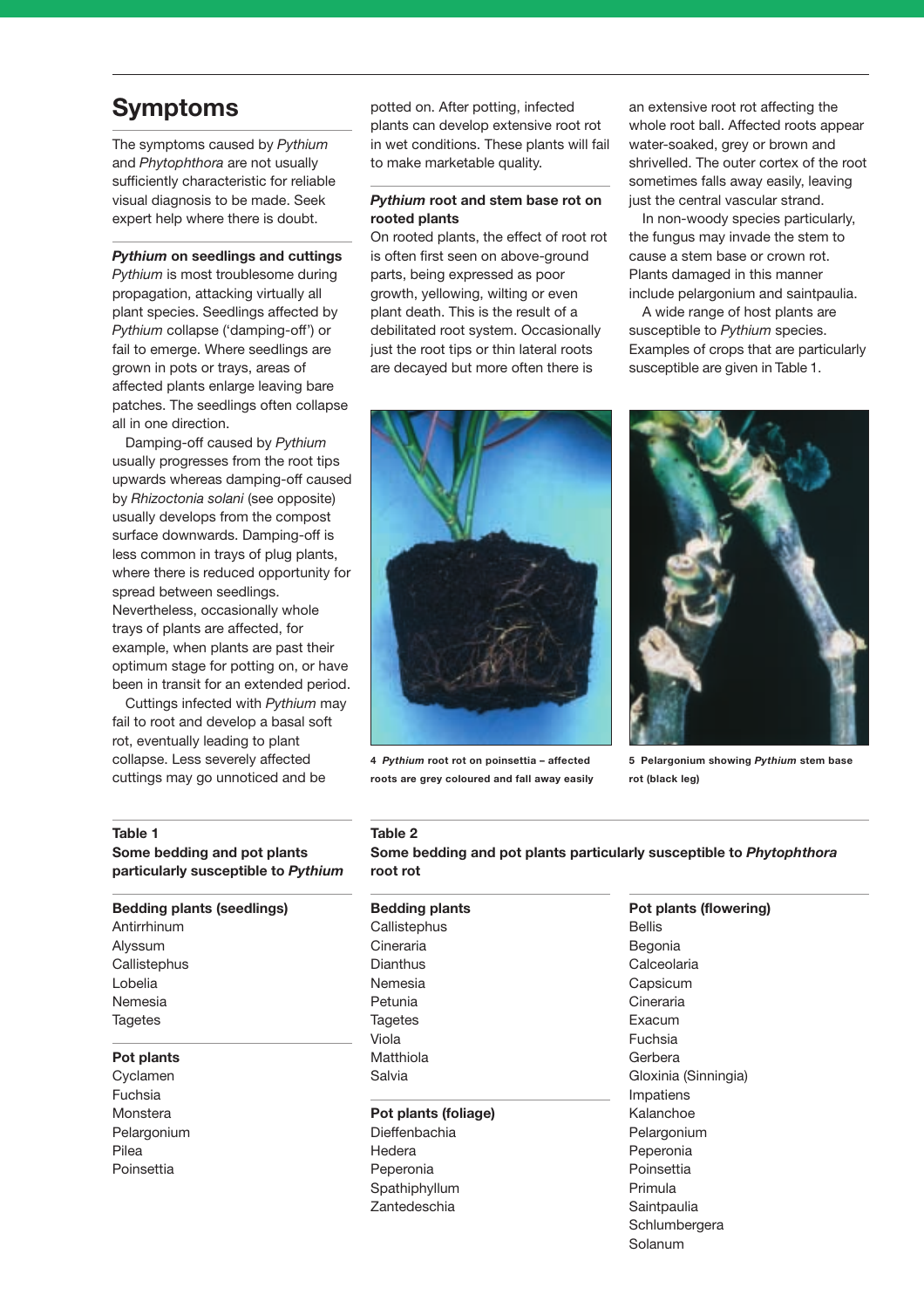### *Phytophthora* **root and stem base rot**

*Phytophthora* species most commonly attack mature plants, causing a root and 'foot' rot. Leaf yellowing and wilting symptoms on above-ground parts are very similar to those caused by *Pythium*. The disease symptoms on the roots are also similar to *Pythium.* The roots become watersoaked, brown or grey in colour, soft, and the cortex is easily removed. One difference between the two diseases, however, is the ability of *Phytophthora* to progress from roots to invade the stem base and cause a visible rot (eg solanum and poinsettia), more frequently than *Pythium*.

It is relatively uncommon during plant establishment, but there are instances where *Phytophthora* can cause severe damage eg rotting of saintpaulia and gloxinia leaf cuttings.

Comprehensive lists of susceptible species are available in text books; a summary of commonly grown susceptible crops is given in Table 2.

*Rhizoctonia* **root and stem base rot** *Rhizoctonia solani* is commonly found on many nurseries and affects a wide range of hosts. The fungus causes damping-off of seedlings, wire-stem, root rot, crown rot and occasionally a leaf and stem blight of cuttings. Generally, it causes a basal stem rot of cuttings and a crown rot of potted plants more often than a root rot.

Seedlings infected with *Rhizoctonia* tend to collapse in different directions, compared with *Pythium*, where the direction of collapse is more uniform. Aubretia, begonia and impatiens are particularly susceptible. If older seedlings become infected, damage usually occurs at soil level as a characteristic red-brown constriction on the stem (wire-stem). Seedling leaves touching the surface of infested growing media are rapidly invaded by *R. solani* and become water-soaked and rotten.

On cuttings and older plants, attack at the stem base or soil level results in a dry, light brown discolouration that is sometimes subsequently colonised by *Botrytis cinerea*. Cutting-raised fuchsia, geranium, poinsettia and New Guinea impatiens are all susceptible to *Rhizoctonia* basal stem rot during or after rooting. Saintpaulia and *Begonia*





**6 Primula brown core (***Phytophthora primulae***) – characteristic brown staining within roots (left) and resulting leaf yellowing (right)** 



**7** *Phytophthora* **stem base rot of solanum – this visible rot is seen more frequently than with** *Pythium* **infections**



*rex* may also be affected during **8 Damping-off of aubretia seedlings due to** *Rhizoctonia***; infection is often at compost level**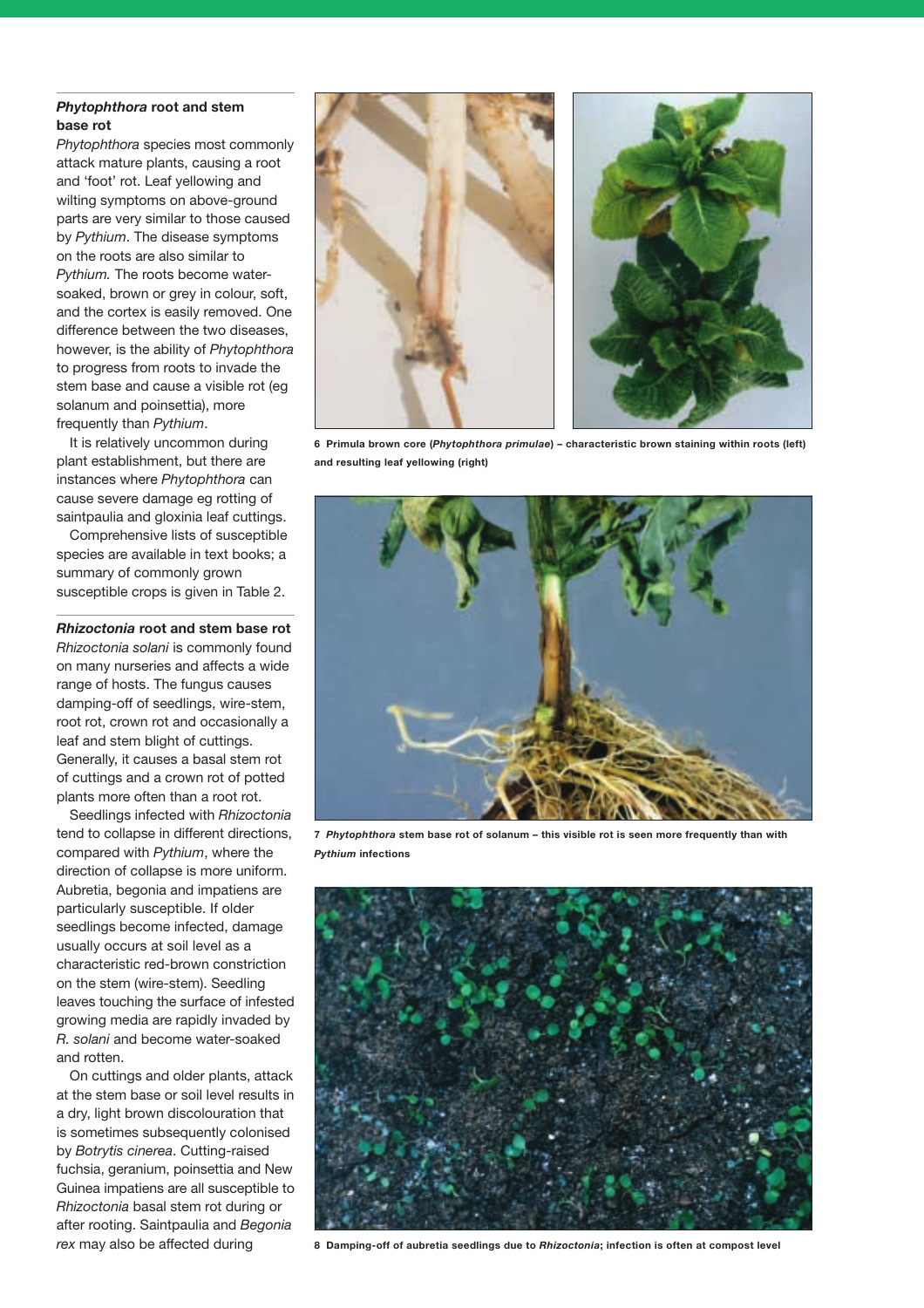propagation by leaf cuttings. Severely affected cuttings of poinsettia may fail to root or produce only a poorly developed root system.

On more mature plants, root rots caused by *R. solani* typically show as discrete brown lesions along the root length with rotting of the cortical tissues. New root growth can be inhibited.

Crown rot can result either from progression of the fungus from the roots, or from direct fungal attack of the crown tissue. Crown rots and/or stem base canker occur on begonia, saintpaulia, poinsettia and impatiens, for example. In the canker phase, on older plants, there is longitudinal cracking of the stem base and a dry appearance. Other symptoms include leaf yellowing, wilting, poor growth and plant death.

Under warm, humid conditions, the fungal strands of *R. solani* can sometimes be seen growing over the compost surface and occasionally as webbing over leaves.

Some ornamental species recorded as hosts of *R. solani* are shown in Table 3.

# **Table 3**

**Some bedding and pot plants particularly susceptible to** *Rhizoctonia* **root and basal stem rot**

#### **Bedding plants (seedlings)**

Alyssum Antirrhinum Aubretia **Callistephus Cheiranthus** Impatiens Matthiola Nemesia Salvia **Tagetes** 

# **Pot plants (flowering)**

Begonia Capsicum Cineraria Cyclamen Fuchsia Gloxinia Lathyrus Pelargonium Peperonia Poinsettia Primula **Streptocarpus**  **Pot plants (foliage) Cissus** Coleus Ficus Nephrolepis Philodendron Syngonium **Tradescantia** 

# **Disease sources and spread**

#### *Pythium* **and** *Phytophthora*

The most common sources of *Pythium* and *Phytophthora* are infected crop debris, contaminated loam, peat, sand, dust, capillary matting, non-mains water supplies, water-holding tanks, dirty tools and unsterilised pots/trays. *Pythium* and *Phytophthora* are not seed-borne but they may be introduced to a nursery in infected cuttings or plug plants. Adult shore flies and sciarid flies can also provide a means of introducing and transmitting *Pythium.* Both pathogens produce resting spores that enable survival for long periods in the absence of a growing host.

The resting spores are stimulated to germinate by exudates produced by host plant seeds and roots. Once germinated, a mass of swimming spores are produced that are readily dispersed in flowing or splashing water during irrigation, or propagation under mist or in water films on benches or floors. Rapid spread can occur where production is on ebb and flood benches or floors. Aerial spread,



**9 Water is often involved in the spread and/or development of root rots caused by species of** *Phytophthora* **and** *Pythium***; note the** *Phytophthora***-affected plants (purpling) at the edge of the flood-bench**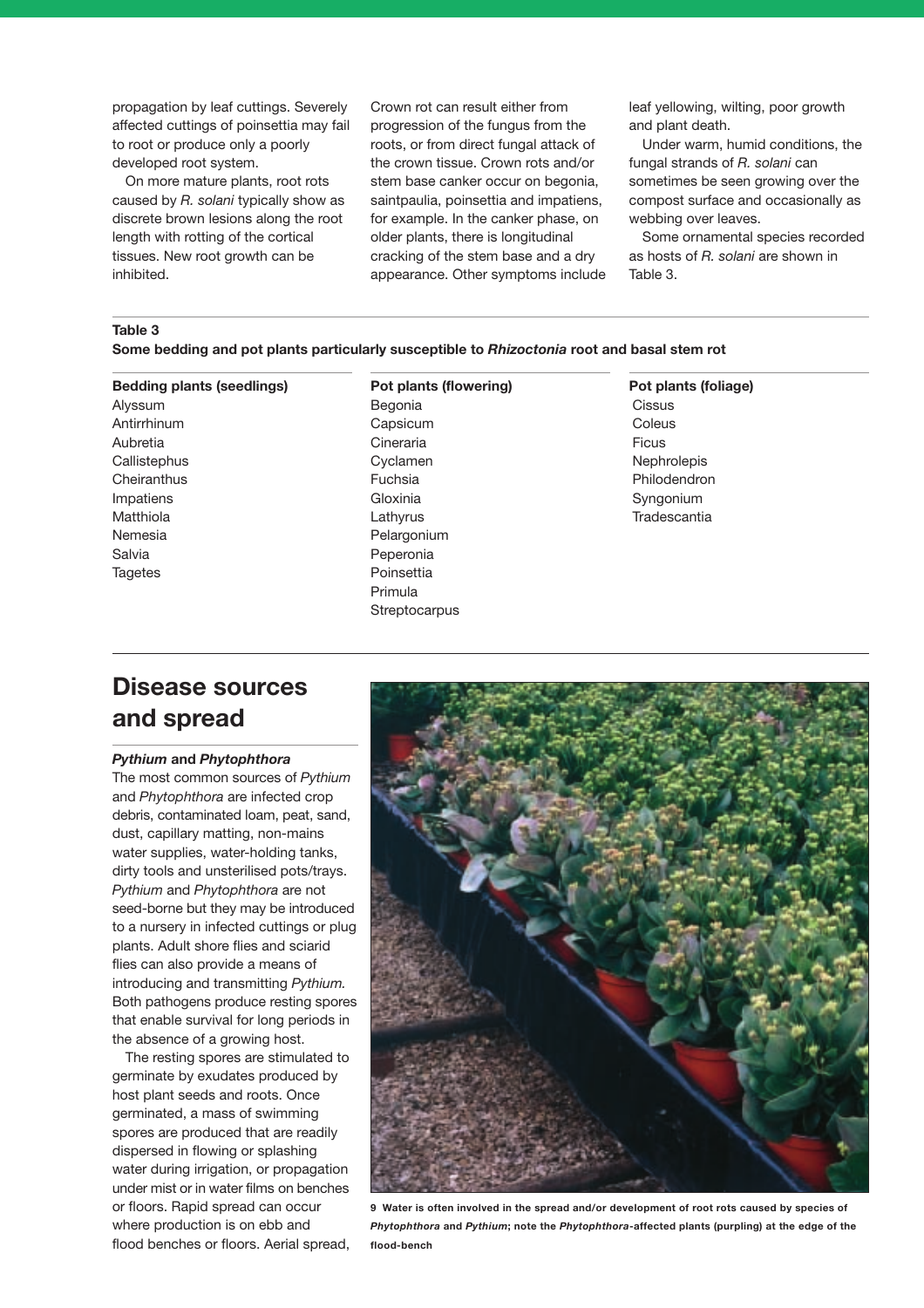other than by water-splash of contaminated material, does not normally occur.

#### *Rhizoctonia*

The most common sources of *Rhizoctonia* are: growing media containing unsterilised loam, pots stood directly on infested ground, contaminated peat and dirty containers. Cuttings may also have surface contamination of the fungus particularly if taken from the stock plant at compost level. *Rhizoctonia* can survive from one growing season to the next in soil and crop debris either as resting structures or as thickened fungal strands.

Under favourable conditions, *Rhizoctonia* can colonise growing media through extensive hyphal growth and may spread from an

infected plant to healthy neighbouring plants by growth of hyphae between touching leaves or stems. The fungus only very rarely produces spores so aerial spread of the fungus is limited. Although water does not play as important a role in the transmission of *Rhizoctonia* as for *Pythium* and *Phytophthora*, water splash of contaminated material can occur.

# **Conditions conducive to disease development**

#### *Pythium* **and** *Phytophthora*

Infection and spread are favoured by high moisture levels in the growing medium (moisture holding capacity greater than 70%). In general, infection can occur over a wide range of temperatures as long as free water is present. However, different species of *Pythium* and *Phytophthora* have widely ranging temperature optima. For example, some species of *Pythium* grow well at temperatures below 15°C, whereas others grow best at 25–30°C. For *Phytophthora*,

there is negligible germination of resting spores below 10°C and most species tend to be most active in the 20–30°C range.

*Pythium* and *Phytophthora* are not strong competitors in soil, surviving mainly as dormant resting structures. These fungi tend to be more aggressive in sterilised soils or soilless media because of lack of competition from other micro-organisms. However, once dormant resting structures of *Pythium* and *Phytophthora* are stimulated by exudates from host plant roots or seeds, the rapid germination and fast growth rate of the fungus enable them to be successful invaders of plant roots.

Any cultural factors adversely affecting growth, such as overwatering, an excessively high

conductivity level in the growing medium, high fertilisation rates or sub-optimal temperatures, can predispose plants to infection.

#### *Rhizoctonia*

*Rhizoctonia* can grow and cause infection under a wide range of environmental conditions, however it generally grows best in growing media that are evenly moist and warm. Research suggests that *Rhizoctonia* root rot increases at growing media temperatures of 17–26°C and when the growing media is dry.

Factors that delay plant establishment or maturation may facilitate *Rhizoctonia* attack. These include slow germination, sub-optimal temperatures, irregular watering, excessively high nutrient levels or incorrect pH.



**10 High moisture levels in the growing medium favour the spread of** *Phytophthora and Pythium.* **Here** *Phytophthora* **root rot in kalanchoe has caused stunted growth, wilt and purpling of leaves (right)**



**11** *Rhizoctonia* **stem base rot of campanula** – **evenly moist and warm growing media favours disease spread**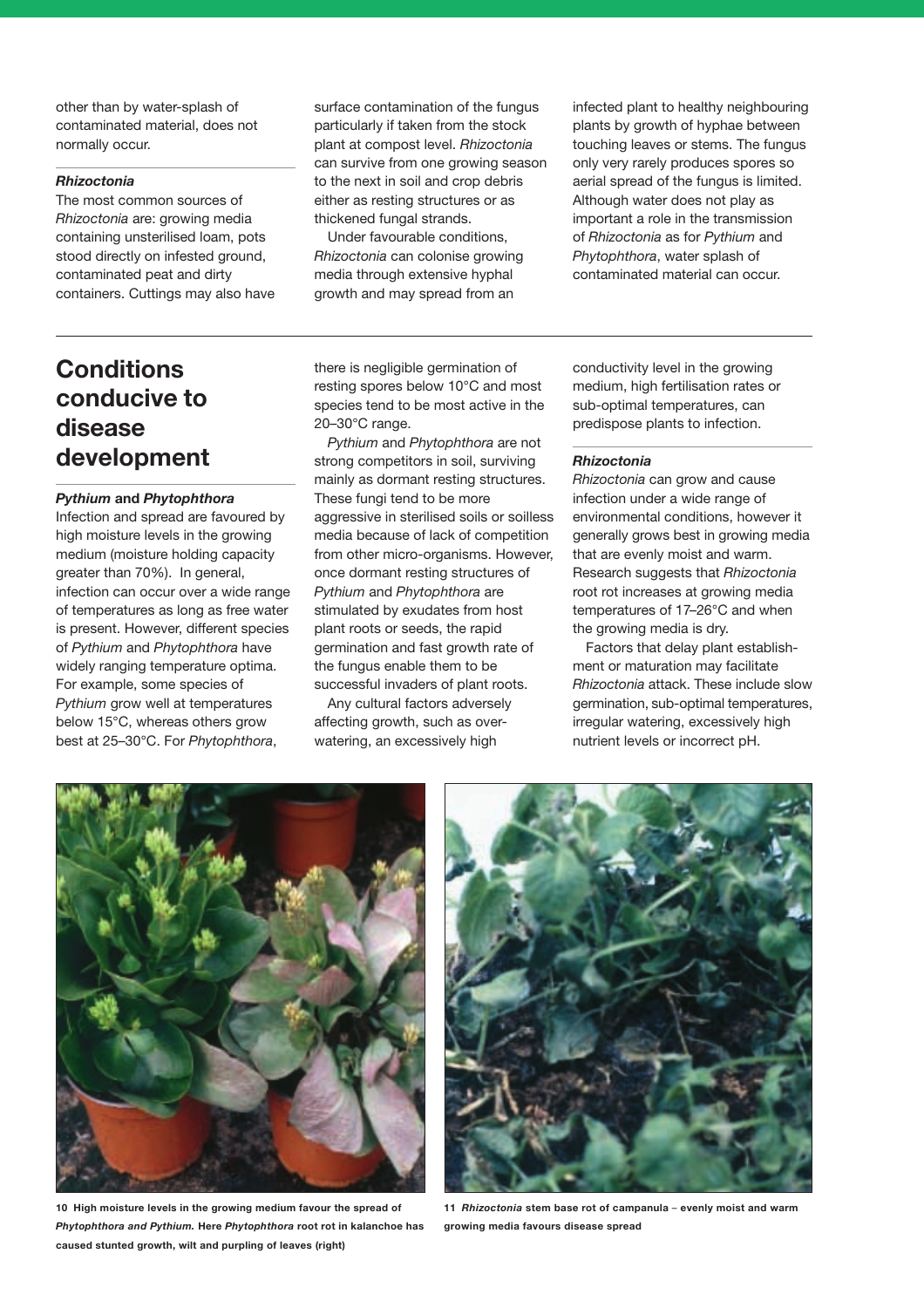# **Control strategy**

Because of the ability of *Pythium*, *Phytophthora* and *Rhizoctonia* to survive for long periods in different areas of the glasshouse environment, effective disease management is unlikely to be achieved with a single control method. Use of healthy planting material and careful nursery hygiene, together with appropriate fungicide use, are key factors in the management of root rots on bedding and pot plants.

### **Healthy planting material**

- Cuttings or plants from other nurseries should be inspected carefully for signs of disease. Plants with symptoms should be rejected.
- Where plants are being raised from cuttings, use only those with welldeveloped and healthy-looking root systems.
- Where seedlings are being transplanted,ensure that healthy seedlings are selected; avoid using seedlings from trays with poor emergence or other signs of damping-off.

### **Reducing sources of infection**

• Only use new or thoroughly cleaned and sterilised pots and containers. Store them where they will not

become contaminated with dust, water or debris. Segregate old and new pots and trays to prevent any potential disease cross-contamination.

• It is essential to use new growing media from a reliable source and to store it where it will not become contaminated. Growing media should be free-draining and not saturated with water.

#### **Nursery hygiene**

- Diseased plants and associated growing media should be removed and discarded into a covered skip or bin (this is particularly important with sub-irrigation systems).
- Sand from sand benches and should be regularly changed or disinfected (eg with Jet 5).
- Regularly change or disinfect capillary matting (eg with Jet 5). Discard old or contaminated matting.
- Regularly clean and disinfect the propagation, potting and production areas, including tools, equipment, machinery and benches. Danish trolleys, production troughs and floors should also be disinfected.
- Before disinfecting, remove as much plant debris, dirt, spent media and

dust as possible from glasshouse benches, floors and propagation beds.

- Disinfectants with activity against *Pythium* and *Phytophthora* include Jet 5 and sodium hypochlorite. The latter also has activity against *Rhizoctonia*. Follow the manufacturers label and use at the recommended rate.
	- Note: there is a risk of phytotoxicity to plants by root uptake if a hypochlorite residue remains in a sand bed or capillary matting, or on another treated surface, where new plants are placed.
- Eliminate standing water: treat leaks in roofs and find out why those niggling puddles are there and get rid of them. Check irrigation systems, especially overhead spray lines for leaks,drips or application irregularities.
- Encourage good crop hygiene in staff and pay particular attention to footwear, as *Pythium* inoculum is readily transferred from dirty to clean areas on the soles of shoes. If foot baths are employed at the entrance to sensitive areas of the nursery, ensure that the sterilant in them is regularly changed otherwise they may inadvertently become sources of disease themselves. And at all times there should definitely be no muddy boots.



**12 Cuttings should be inspected carefully for signs of disease:** *Phytophthora* **stem and tuber rot of gloxinia leaf cutting, with rot progressing along leaf mid-rib**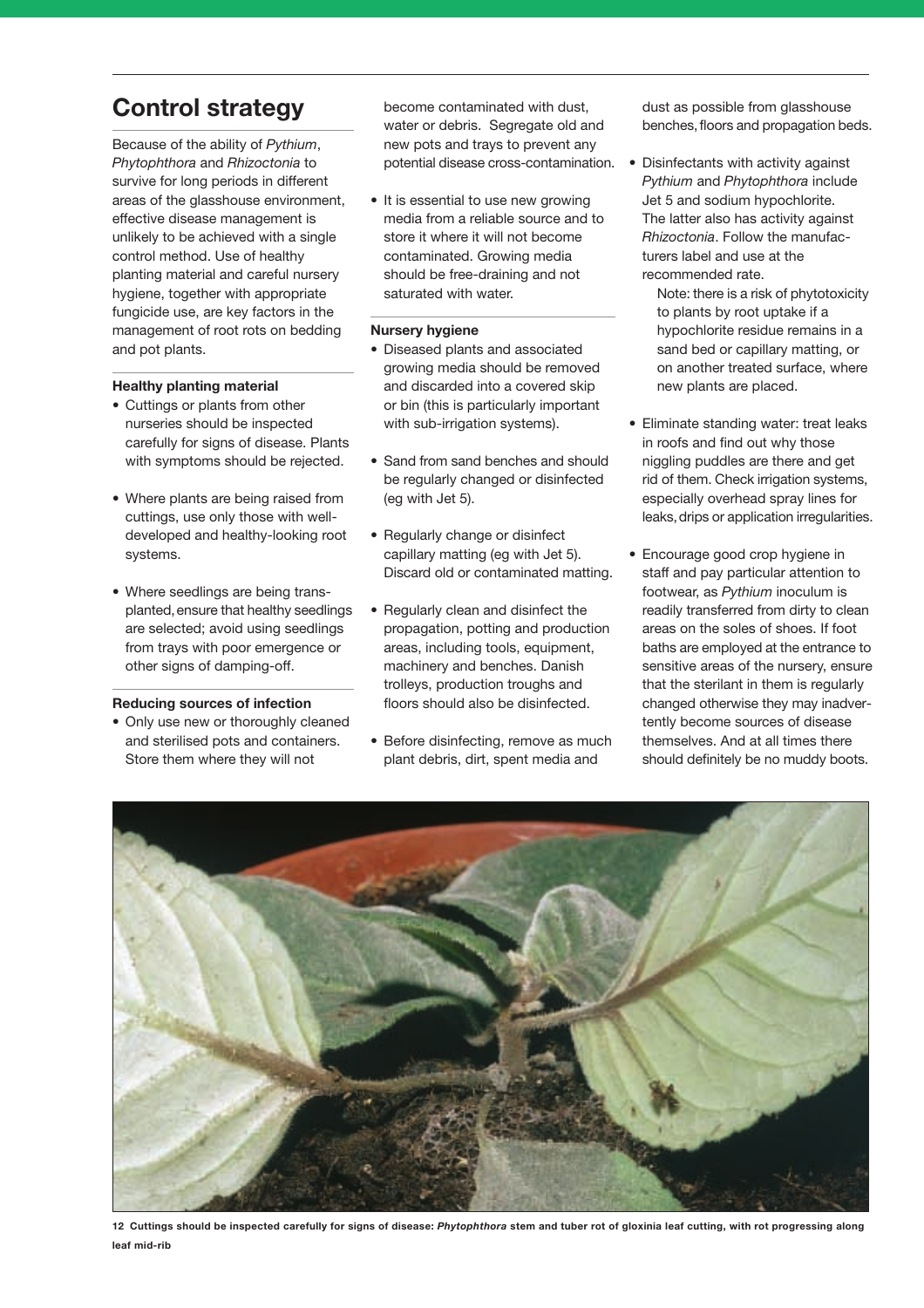### **Irrigation**

- Preferably use mains or borehole water, or otherwise use water from a source where there is minimal risk of pathogen contamination.
- Check irrigation water at the point of application several times each year for contamination by *Pythium*. Water samples can be sent for laboratory testing to determine the presence of *Pythium* species.
- Regularly clean and disinfect water storage tanks and irrigation lines (eg with sodium hypochlorite or Jet 5). Tanks should be covered to prevent contamination.
- Where there is a known higher risk of pathogen contamination (eg where water is collected and recycled), unless this can be minimised by other means, install a facility to treat it prior to use (eg UV-light, chlorine treatment or slow sand-filtration), particularly in propagation situations. A grower's guide to slow sand filtration is available from the HDC.

### **Pest control**

• As potential disease vectors, the occurrence of shore flies and sciarid flies should be kept to a minimum. For control of shore flies, avoidance is the best strategy; use hygiene measures to reduce algal growth on substrates such as capillary matting, as this is the main food source. Routine control of sciarid flies is often necessary on susceptible hosts such as poinsettias and this can be achieved using biological control within an IPM programme (See HDC Factsheet 08/02 for options).

### **Cultural control during production**

- Regular inspection of plant roots may provide advance detection of root rot problems.
- Avoid checking the growth of young plants – good growing conditions including correct growing medium nutrient levels and pH, will minimise the potential for these diseases to establish.
- The growing medium should be well drained, and irrigation should be applied only as needed to avoid

prolonged periods of saturation, eg using well managed trickle or sub-irrigation.

- Fertilisers should be applied according to plant requirements for adequate growth.
- Plants, especially seedlings, should be grown at temperatures conducive to optimum growth and development.
- Manage the aerial environment to minimise surface wetness and periods of high humidity.
- With flood irrigation, accurate control of depth and duration of

flooding, combined with disinfection of the empty floor or bench between crops, is important to reduce root disease risk.

### **Use of fungicides**

- Where there is a significant disease risk, use a preventative fungicide programme.
- Alternate fungicides from different groups, and according to label instructions, in order to avoid the build up of resistant pathogen strains.





**13 & 14 Adult sciarid fly (top) and shore fly (bottom) are potential vectors of disease and should be kept to a minimum**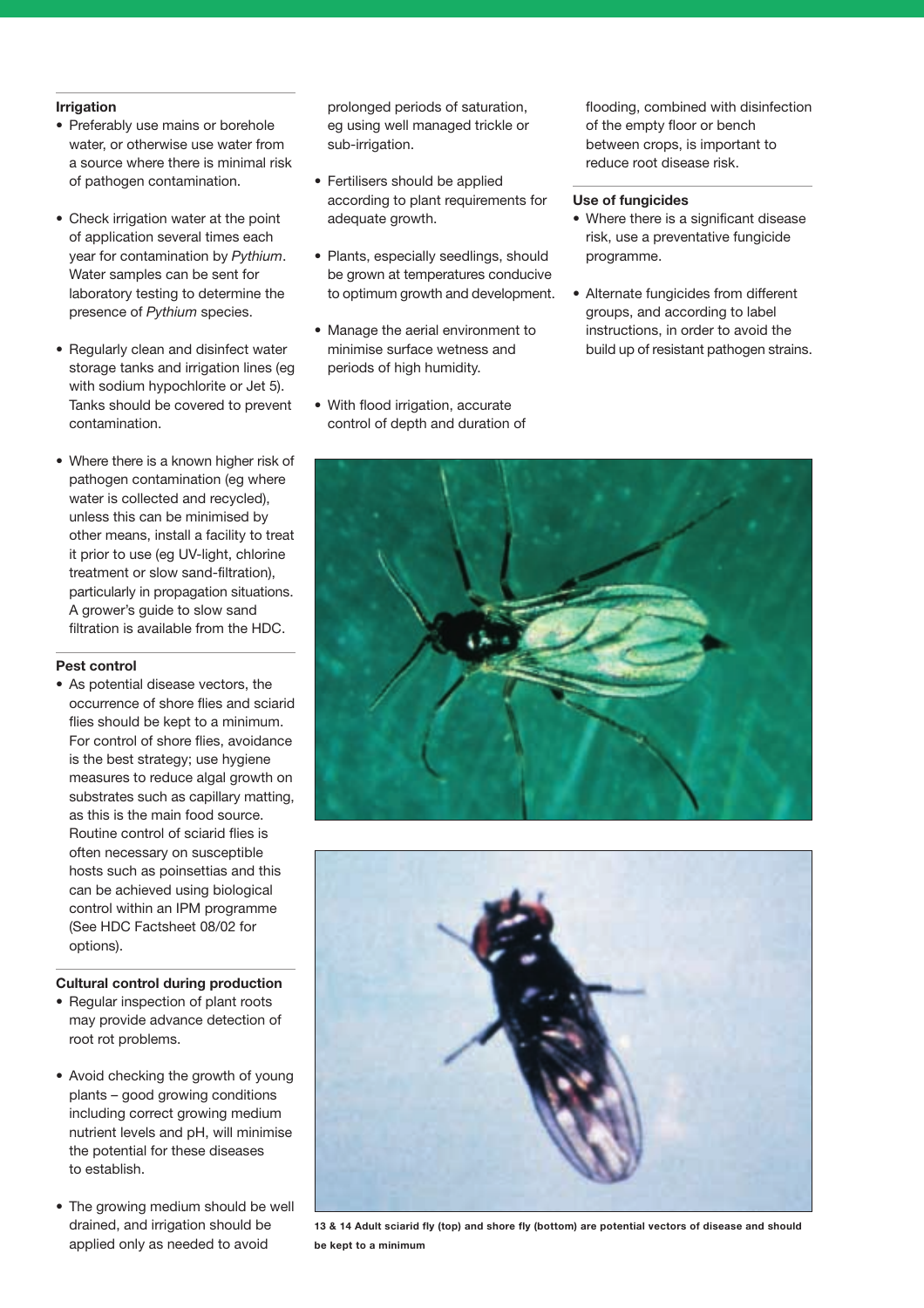# **Fungicide use**

Fungicide products with label approval for use on bedding and pot plants against *Pythium*, *Phytophthora* and *Rhizoctonia* are shown in Tables 4 and 5.

### **Fungicide application**

Effective protection against *Pythium* and *Phytophthora* requires the fungicide to be thoroughly and evenly incorporated throughout the growing medium. This can be achieved either by thoroughly mixing an etridiazole product directly with the growing media just prior to use, or using this product or fosetyl aluminium or propamocarb hydrochloride, as a drench to the surface. Drench treatment is usually best started immediately after sticking or potting. Where there is continuing risk of attack, additional fungicide applications will be required. For protection against *Rhizoctonia,*

the fungicide may only need incorporation into a shallow surface zone (1–2 cm deep). Plants are most vulnerable to stem and root rot attack when young, and become progressively less so as they mature. Early treatments are very important. Where there is a continuing risk of attack, additional applications will be required. Basilex, Cleancrop Curve and Delsene 50 Flo are permitted as drench treatments, whilst Amistar and iprodione products are permitted as sprays. Note that application of Basilex is not permitted by hand-held equipment.

#### **Fungicide resistance**

Intensive use of certain fungicides increases the risk of selecting out strains of fungal pathogens that are resistant. These fungicides then become much less effective or completely ineffective. This has occurred with certain fungicides that have been used in the past for controlling *Pythium* and *Phytophthora* on pot and bedding plants but which are no longer available (eg *Pythium* species resistant to furalaxyl, the active ingredient in Fongarid).

To minimise the development of resistant strains of the pathogen, select products from two or more different fungicide 'groups' for alternate sprays. Use no more than two sprays of the same fungicide, or fungicide 'group,' in sequence, then use a completely different fungicide group.

The fungicides currently approved and widely used for several years for controlling these pathogens (etridiazole in Terrazole 35WP, fosetyl aluminium in Aliette 80WG and propamocarb hydrochloride in Filex) have not to date given rise to a resistance problem.

Currently, effective fungicidal control of *Rhizoctonia* on pot and bedding plants in the UK is very largely

### **Table 4**

**Fungicide products with label approval for use on protected and outdoor bedding and pot plants and activity against** *Phytophthora* **and** *Pythium* 

| <b>Fungicide group</b> | <b>Active ingredient</b>     | <b>Product</b>              | Level of disease control |          | <b>Comment</b>                                         |
|------------------------|------------------------------|-----------------------------|--------------------------|----------|--------------------------------------------------------|
|                        |                              |                             | Phytophthora Pythium     |          |                                                        |
| Thiadiazole            | Etridiazole                  | Standon<br>Etridiazole 35   | ✓                        | ✓        | Label approval. Do<br>not use on gloxinia<br>or pansy. |
|                        |                              | Terrazole 35 WP             | ✓                        | √        | Label approval. Do<br>not use on gloxinia<br>or pansy. |
| Phosphonate            | Fosetyl-aluminium            | Aliette 80 WG               | ✓                        | $(\vee)$ | Label approval.                                        |
|                        |                              | IT Fosetyl-AL               | ✓                        | $(\vee)$ | Label approval.                                        |
|                        |                              | Standon Fosetyl-AL<br>80 WG | ✓                        | $(\vee)$ | Label approval.                                        |
| Carbamate              | Propamocarb<br>hydrochloride | Filex                       | $\checkmark$             | J        | Label approval.                                        |
|                        |                              | Proplant                    | ✓                        | √        | Label approval.                                        |

**control**

( ) **partial control**

**Note:** 

**All products should be incoporated throughly and evenly into the compost or applied as a drench to the compost surface, according to the label recommendation.**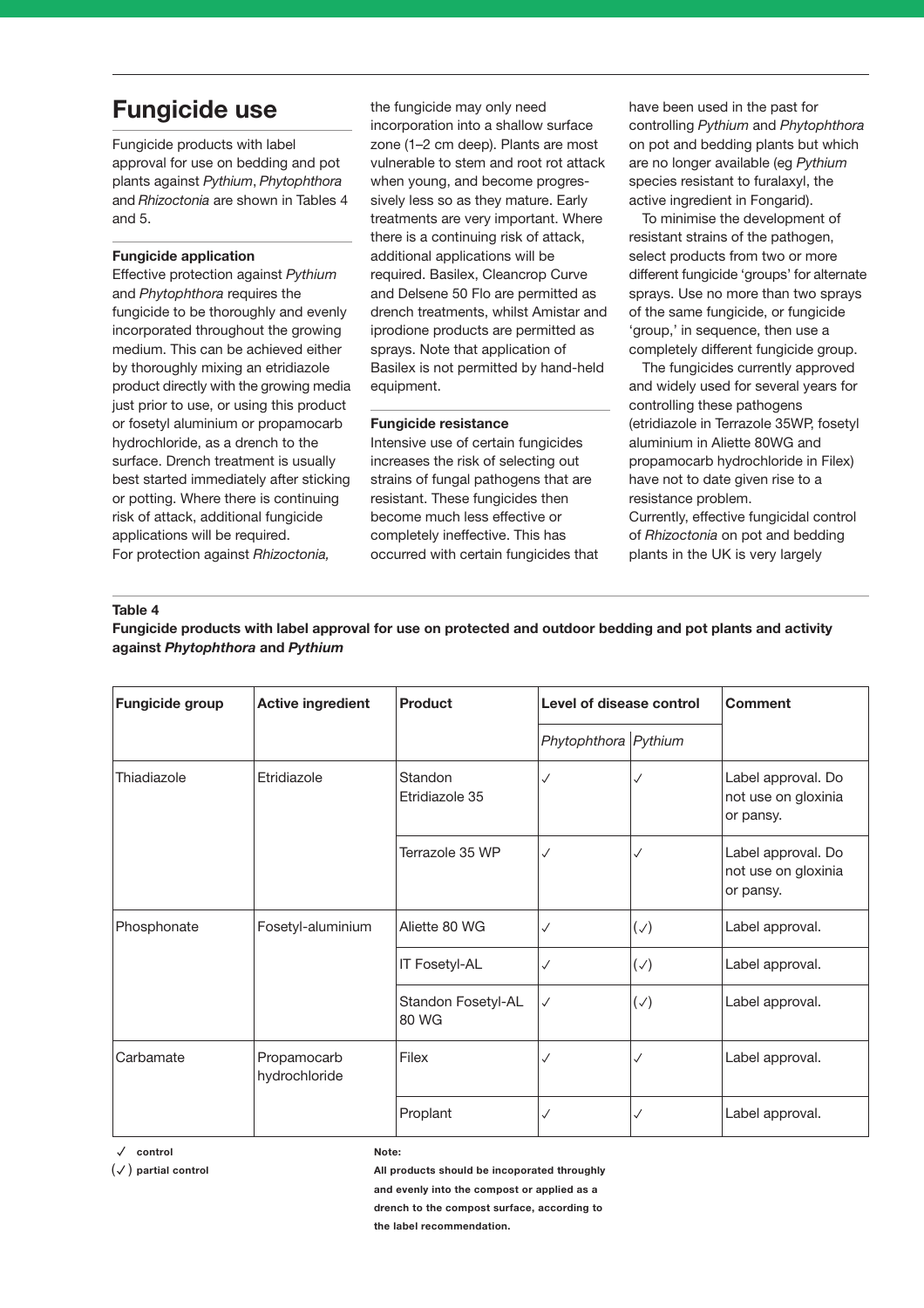### **Table 5**

# **Fungicide products with approval for use on protected and outdoor bedding and pot plants and activity against** *Rhizoctonia*

| Fungicide group     | <b>Active</b><br>ingredient | <b>Product</b>                    | Level of disease<br>control | <b>Comment</b>                                                                                                                                                                                                                          |
|---------------------|-----------------------------|-----------------------------------|-----------------------------|-----------------------------------------------------------------------------------------------------------------------------------------------------------------------------------------------------------------------------------------|
| Benzimidazole (MBC) | Carbendazim                 | Cleancrop Curve                   | $(\vee)$                    | SOLA 1213/04. Apply as a<br>drench treatment.                                                                                                                                                                                           |
|                     |                             | Delsene 50 Flo                    | $(\vee)$                    | SOLA 1004/04. Apply as a<br>drench treatment.                                                                                                                                                                                           |
| Dicarboximide       | Iprodione                   | <b>Rovral WP</b>                  | $(\vee)$                    | Extrapolation under LTAEU<br>from various crops. Use as a<br>foliar spray; not approved as a<br>growing medium drench<br>treatment.                                                                                                     |
|                     |                             | Cleancrop Gavotte WP              | $(\vee)$                    | As for Rovral WP.                                                                                                                                                                                                                       |
|                     |                             | IT Iprodione                      | $(\vee)$                    | As for Rovral WP.                                                                                                                                                                                                                       |
|                     |                             | Ipromex 50% WP                    | $(\vee)$                    | As for Rovral WP.                                                                                                                                                                                                                       |
|                     |                             | Standon Iprodione 50<br><b>WP</b> | $(\vee)$                    | As for Rovral WP.                                                                                                                                                                                                                       |
| Organo-phosphorus   | Tolclofos-<br>methyl        | <b>Basilex</b>                    | $\checkmark$                | Label approval. Apply as a<br>drench treatment. Use by<br>hand-held equipment is not<br>permitted. Do not use on<br>heathers. An organo-<br>phosphorus pesticide.                                                                       |
| Strobilurin (Qol)   | Azoxystrobin                | Amistar                           | $\checkmark$                | Permitted by LTAEU from<br>various SOLAs (eg 1684/01<br>protected ornamentals or<br>1041/01, outdoor and<br>protected celery. The latter<br>allows up to 4 applications per<br>crop). Use as a foliar spray<br>needs to be high volume. |

**control**

( ) **partial control**

**•** The Long Term Arrangements for Extension of Use (LTAEU) allow extrapolation of use from a label approval or SOLA to use on an ornamental crop **at grower's own risk**. However, use must be in a similar manner and rate as that specified on the label or Specific Off-Label instructions; be cautious as some treatments may prove to be phytotoxic.

- Contact the Pesticide Safety Directorate Information Service (01904 640500 or visit www.pesticides.gov.uk) or seek other professional advice if in doubt about which fungicide products are permissible on bedding and pot plants or how to correctly use them.
- **•** Some products recently widely used for root disease control (eg Bavistin DF) are no longer produced, although some stocks may still be available.
- **•** Always follow label recommendations, including rate of use, and check the range of ornamentals listed that can be safely treated. Where a product is to be used widely on a crop for the first time, test treat a few plants first to check for crop safety.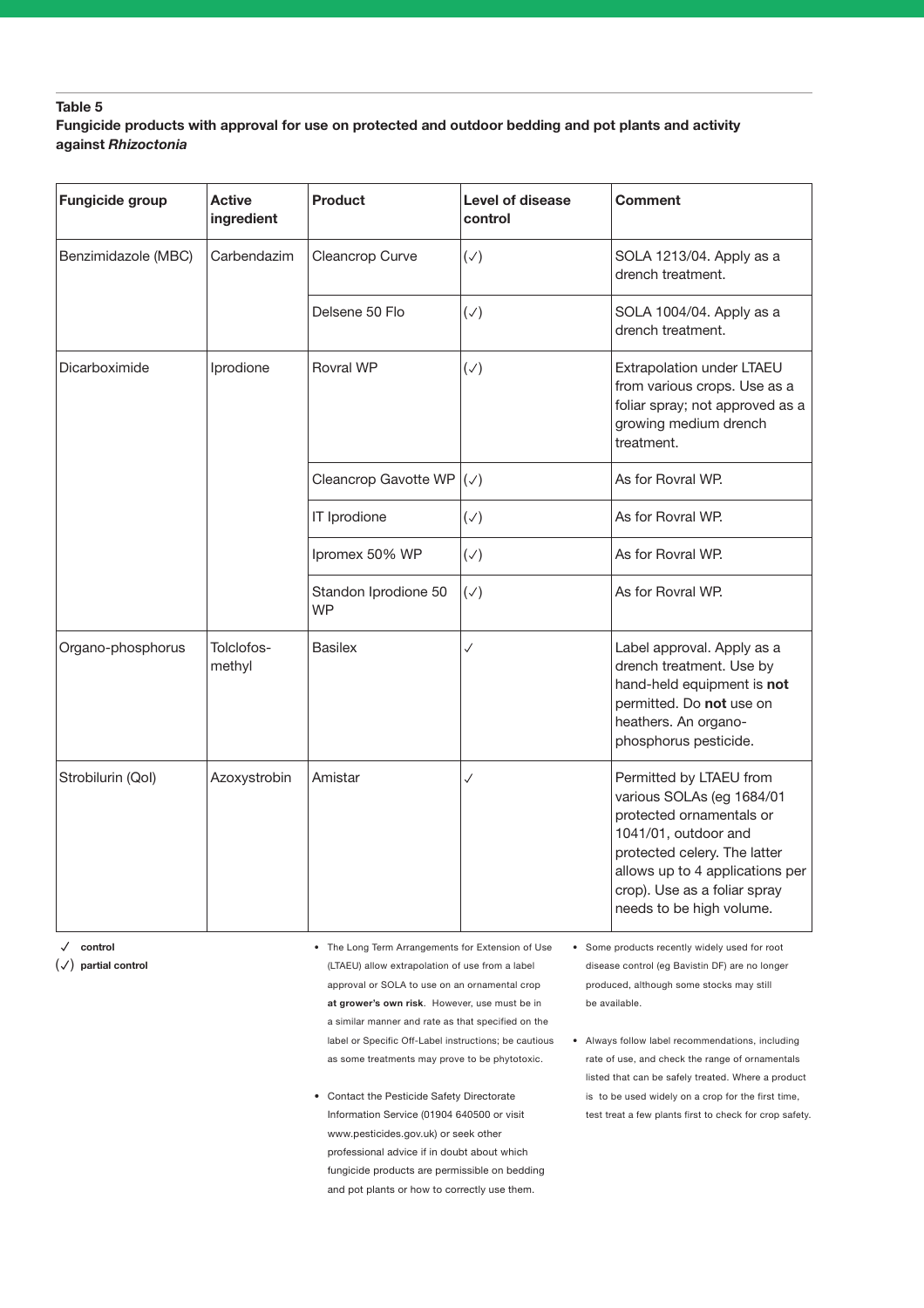reliant on azoxystrobin (Amistar) and tolclofos-methyl (Basilex). The latter is not permitted by hand-held equipment. Instances of resistance to tolclofosmethyl have been very rare and none confirmed in the UK.

For further advice on strategies to minimise the risk of selecting resistant pathogen strains, see the FRAG-UK Technical leaflet: Fungicidal Resistance, which can be downloaded from www.pesticides.gov.uk.

**Biocontrol and the use of disease suppressive growing media** There is continuing interest in the

development of disease suppressive growing media. These may utilise biocontrol agents, such as species of the fungus *Trichoderma,* which may develop during composting or suppressive substances leached from bark such as phenolics. There are also products being marketed, eg compost teas, which claim to enhance the vigour and health of plant growth, and thereby strengthen the plant's resistance to disease attack. Although there is limited information on the reliability of such methods under nursery conditions and in comparison with fungicides, some results have

been promising. HDC project HNS 125 is assessing the potential of compost teas for improving crop health and growth in hardy ornamentals.

# **Further information**

Ball Field Guide to Diseases of Greenhouse Ornamentals by Margaret L Daughtrey and A R Chase (ISBN: 0-9626796-3-1). www.ballpublishing.com.

HDC project PC 97a, Ornamentals: Sources of *Pythium* inoculum, fungicide resistance and efficacy of surface sterilants, Final report May 2001.

HDC Diseases and Pests of Bedding Plants, Identification Cards.

Diseases of greenhouse plants by J T Fletcher (ISBN 0-582-44263-X). Longman.

# **Acknowledgements**

Wayne Brough (ADAS Horticulture), Stuart Coutts and Andrew Fuller are gratefully acknowledged for help in reviewing the text.